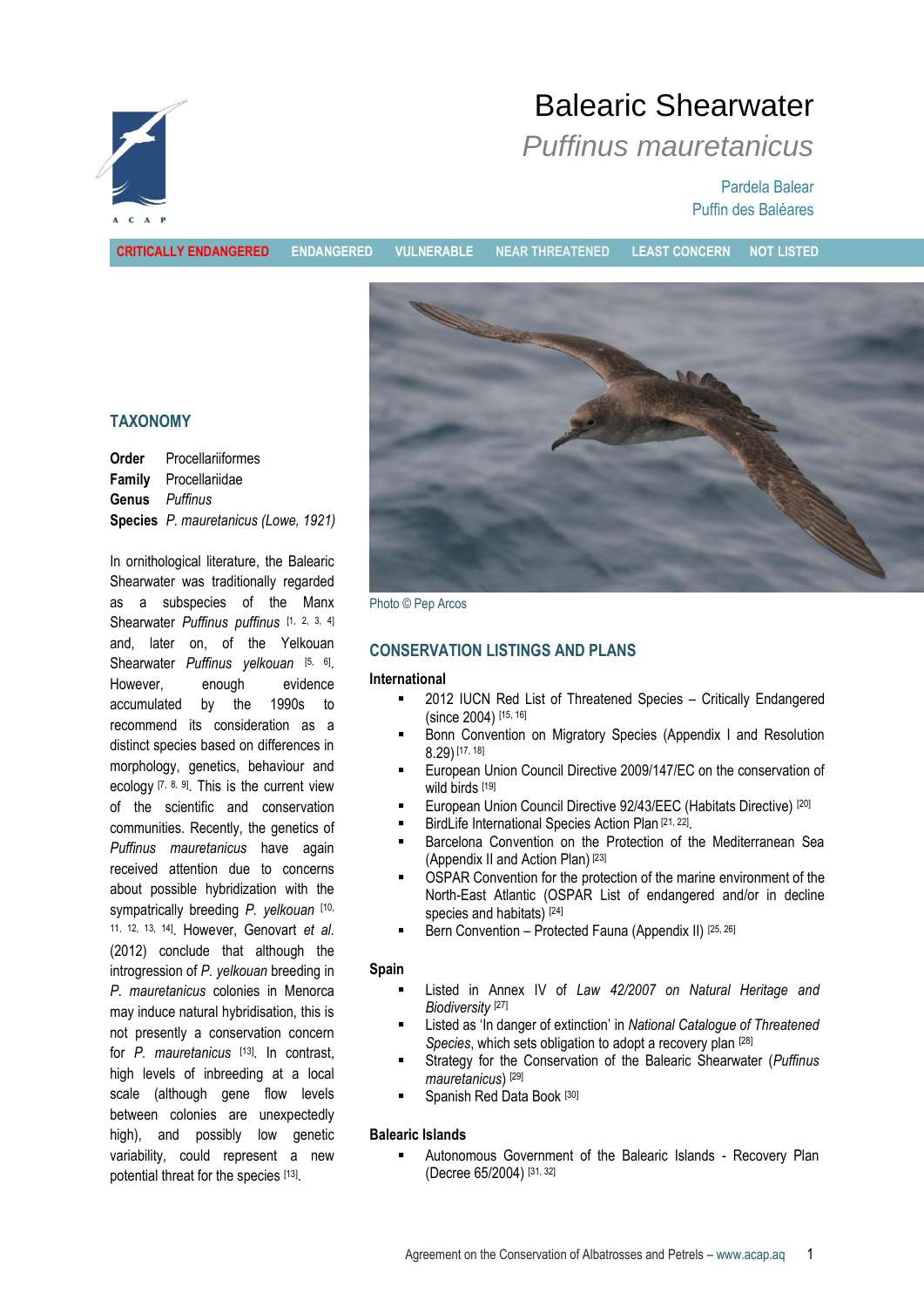#### **BREEDING BIOLOGY**

*Puffinus mauretanicus* is a philopatric, colonial species which breeds annually in crevices and caves on small islets and inaccessible cliffs. A single egg is laid between March and April and incubation lasts for 48-52 days [33]. There is a distinct pre-laying exodus period, longer for females than for males (median 13.5 and 1.5 days, respectively) [34]. Fledging period is around 60-70 days and is around late June [33]. Age of first breeding is no less than three years old and maximum longevity is at least 23 years [31]. Some birds are known to take 'sabbatical years' when they skip breeding and unusual reproductive behaviour, such as the formation of trios, has been described [35].





#### **BREEDING SITES**

The Balearic Shearwater is an endemic species breeding in the caves and cliff cavities of most of the Balearic islands and surrounding islets of Spain in the western Mediterranean [30, 36] (Table 2 and Figure 1). During the last decade, the total breeding population within the archipelago was estimated to be about 2,000 breeding pairs [21, 32]. In 2009, the breeding population was estimated at c. 3,000 breeding pairs (Table 3). However, this figure does not reflect a real increase in the population but rather better surveys of known breeding sites and changes in assumptions when carrying out indirect estimates. In fact, there is no evidence that negative population rates have been reversed [21]. Over half of the breeding population used to breed on the island of Formentera until the early 2000s [33], but a recent census on the island has shown a steep population decline to 685 pairs in 2007 [<sup>32]</sup>.

Table 2*. Breeding distribution of the global population of* P. mauretanicus.

|                       | <b>Spain</b> |
|-----------------------|--------------|
| <b>Breeding pairs</b> | 100%         |



Figure 1. *The approximate range of* P. mauretanicus*. Map provided by BirdLife International [15] .*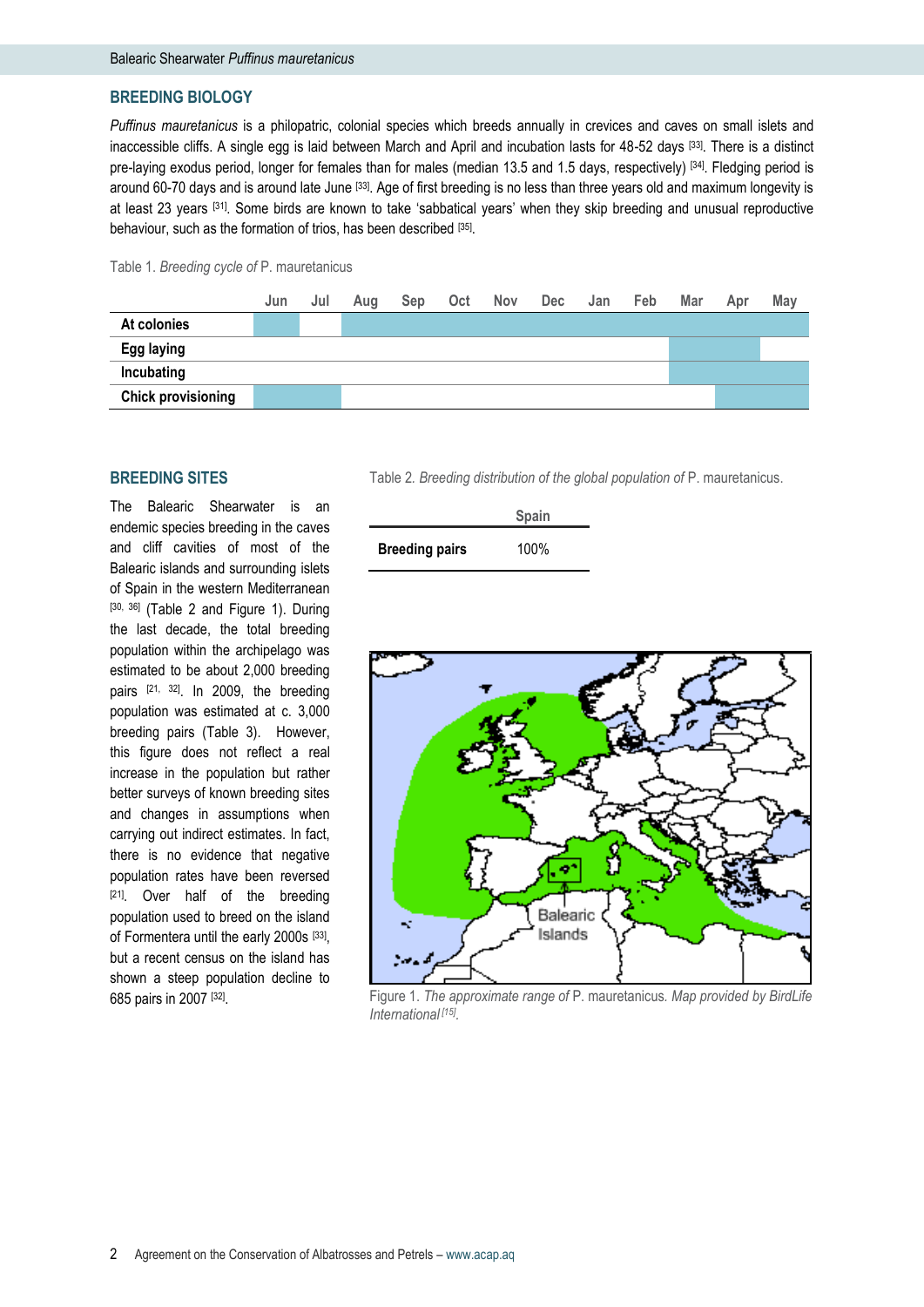Table 3*. Estimates of the population size (breeding pairs) for* P. mauretanicus*.* 

| Breeding site location Jurisdiction                                                                        |       | <b>Years monitored</b>                             | <b>Monitoring</b><br>method | <b>Monitoring</b><br>accuracy | <b>Annual breeding</b><br>pairs (last census)                                               |
|------------------------------------------------------------------------------------------------------------|-------|----------------------------------------------------|-----------------------------|-------------------------------|---------------------------------------------------------------------------------------------|
| <b>Balearic Archipelago</b><br>39° 55'N, 4° 10'E'<br>Mallorca<br>Cabrera<br>Menorca<br>Ibiza<br>Formentera | Spain | Early 1990s, 1999, 2001,<br>2005, 2007, 2008, 2009 | 7                           | Low                           | 900 (2009) [21]<br>449 (2008) [21]<br>405 (2009) [21]<br>450 (2007) [32]<br>685 (2007) [32] |
| <b>Total for all sites</b>                                                                                 |       |                                                    |                             |                               | 2889                                                                                        |

## **POPULATION TRENDS**

This species is thought to have been abundant prior to human settlement in Pitiusas (Ibiza and Formentera), based on numerous fossil remains from the upper Pleistocene [33]. About 60% of the breeding colonies on Cabrera Island have disappeared in the past few decades, and a recent survey on Formentera Island recorded no breeding activity at 30 suitable caves where ancient remains of breeding activity were found [37]. Previously, the breeding range included extensive colonies on the mainlands of Ibiza and Cabrera, both of which are currently deserted [11]. The estimated adult survival rate of 0.78 (estimated from data on predator-free colonies) is unusually low for a long-lived seabird and the most important demographic parameter in the population dynamics influencing the growth rate [38] . Based on 1997-2002 data, the population was estimated to be declining at a rate of 7.4% per year <sup>[38]</sup>. Likewise, population viability analysis, published in 2004, estimated a mean extinction time of 40.4 years [38] for an initial population of 1,750-2,125 breeding pairs, making the Balearic Shearwater one of the world's rarest seabirds and earning the status of Critically Endangered [15]. The situation has changed little by 2010, when 20% of the estimated extinction time has elapsed and virtually the same threats continue to menace the species [37] .

The size of the global population is difficult to assess, and it has been suggested that there may be a large floating population of immatures and non-breeders; however, recent winter at-sea surveys and counts from the Straits of Gibraltar suggest that the global figure must lie in the range of 20,000-30,000 individuals [15].

| <b>Breeding site</b> | Current<br>monitoring | <b>Trend years</b> | % average<br>change per year | Trend     | % of population         |
|----------------------|-----------------------|--------------------|------------------------------|-----------|-------------------------|
| <b>Mallorca</b>      |                       |                    |                              |           |                         |
| Sa Cella and Conills | Yes?                  | 1997-2002          | $-7.4\%$ [38]                | Declining | c. 50% (241 nests) [38] |
| Cabrera              |                       |                    |                              | Declining |                         |
| <b>Menorca</b>       |                       |                    |                              | Declining |                         |
| Ibiza                |                       |                    |                              | Declining |                         |
| <b>Formentera</b>    |                       | 1990s - 2006       | $\overline{\phantom{a}}$     | Declining |                         |

Table 4. *Summary of population trend data for* P. mauretanicus.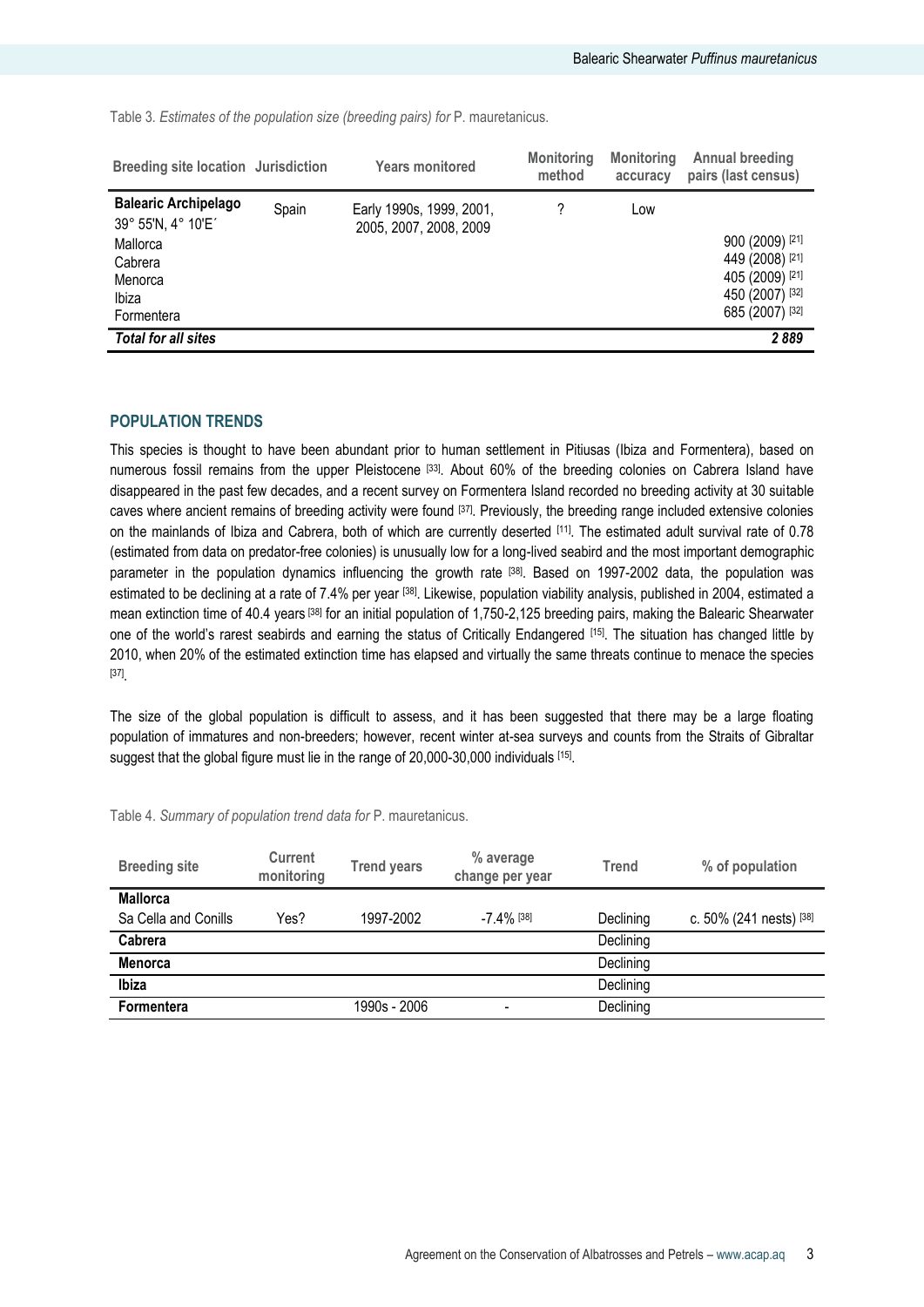| <b>Breeding site</b> | <b>Mean breeding</b><br>success [95%CI]<br>or range | Mean juvenile<br>survival<br>[95%CI] | Mean adult<br>survival<br>[95%CI] | Years                     |
|----------------------|-----------------------------------------------------|--------------------------------------|-----------------------------------|---------------------------|
| <b>Mallorca</b>      |                                                     |                                      |                                   |                           |
| Sa Cella and Conills | $0.59$ [0.51-0.67] [38]                             | 0.70 [0.63-0.78] [38]                | 0.78 [0.74-0.82] [38]             | 1997-2002 [38]            |
| Conills              | $0.45 - 0.81$ [36]                                  | no data                              | no data                           | 1986-2004 <sup>[36]</sup> |
| Malgrats             | $0.33 - 1.00$ [36]                                  | no data                              | no data                           | 1986-2000 [36]            |
| Sa Cella             | $0.45 - 0.88$ [36]                                  | no data                              | no data                           | 1997-2004 [36]            |
| Cabrera              | $0.44 - 0.89$ [36]                                  | no data                              | no data                           | 1993-2000 [36]            |
| <b>Menorca</b>       |                                                     |                                      |                                   |                           |
| Maó                  | $0.50 - 0.84$ [36]                                  | no data                              | no data                           | 1999-2004 <sup>[36]</sup> |
| Ibiza                | no data                                             | no data                              | no data                           |                           |
| Formentera           | no data                                             | no data                              | no data                           |                           |

## **BREEDING SITES: THREATS**

The restricted breeding area, that is limited to the Balearic Archipelago, along with a small population, significantly adds to the vulnerability of this long-lived species to all threats, with a particular incidence of those factors that affect the survival of adult birds. The deterministic demographic model of Oro *et al*. (2004) [38] suggests a high adult mortality by sources other than predators. Historically, take for human consumption (mostly on Ibiza and Formentera) was common, with 2,400-2,700 birds taken yearly until the 1970s [18] but harvesting of shearwaters is currently mostly incidental [21]. In the past, large declines or local extinctions of Balearic Shearwaters were likely due to human predation and loss of breeding habitat through urban development [38] . Presently, alien mammals such as feral cats (*Felis domesticus*), black rats (*Rattus rattus*) and common genets (*Genetta genetta*) are thought to be the greatest threats on land [30] and have been responsible for the wiping out of Balearic Shearwaters on some islands in recent times [32]. European rabbits *(Oryctolagus cuniculus)* at some colonies may degrade nesting habitats [15] .

Table 6. *Summary of known threats of* P. mauretanicus*. Data taken from Species Action Plans [21, 22, 23] , and C. Carboneras, M. Louzao and J.M. Arcos (pers comm).*

| Location                                       | Human<br>disturbance | <b>Fisheries</b> | Egg<br>collection<br>and hunting       | Oil spills          | <b>Habitat loss</b><br>or alteration | <b>Predation</b><br>(alien<br>species) | Contamination | <b>Increased</b><br>impact<br>by native<br>species |
|------------------------------------------------|----------------------|------------------|----------------------------------------|---------------------|--------------------------------------|----------------------------------------|---------------|----------------------------------------------------|
| <b>Balearic</b><br>Islands                     | Low                  | High a           | Low<br>at present;<br>Locally<br>high? | Potentially<br>high | Low <sup>b</sup>                     | High                                   | Unknown       | Unknown <sup>c</sup>                               |
| Spanish<br><b>Continental</b><br><b>Waters</b> | Low                  | High a           | --                                     | Potentially<br>high | Medium <sup>d</sup>                  | --                                     | Unknown       | Unknown c                                          |

a - Category represents fishing bycatch in longlines and fishing nets. Overfishing (depletion of fish stocks), which may cause changes in winter and post-breeding distribution, is also rated as 'High'

<sup>b</sup>- All known colonies are included in the EC-Natura 2000 network as Special Protection Areas (SPAs), but management may be ineffective

<sup>c</sup>- Competition may occur for nest cavities with Cory's Shearwater (*Calonectris diomedea)*

<sup>d</sup> - Alteration of coastline already significant through housing developments (tourism) and construction of infrastructure and harbours. New threats include plans to develop extensive wind farms close to foraging areas or along migratory routes.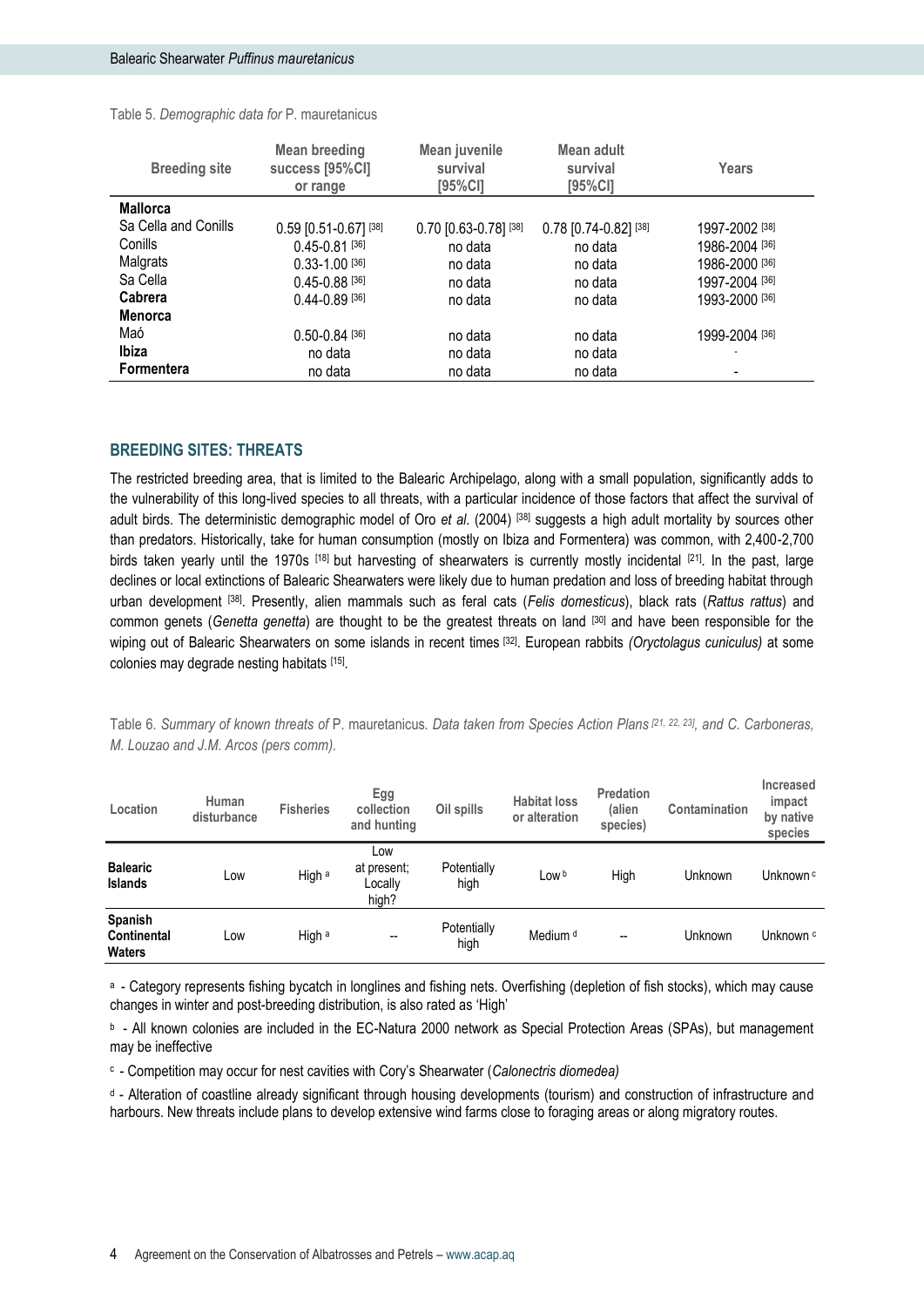## **FORAGING ECOLOGY AND DIET**

Balearic Shearwaters feed by surfaceseizing and underwater pursuit, mainly on small pelagic fish such as shoaling clupeiforms [39, 40]. Although this species has been reported to feed on plankton in crepuscular hours, it is not known to feed at night [41]. Flocks have been recorded engaging in a pursuit sequence of plunging, diving, running on the water surface, short flights and then plunging repeatedly. Birds fly and plunge from about 1-2 m above the water and enter the sea head first with opened wings; dives may extend to a depth of 26 m and last up to 40 seconds <a>[42]</a>. They also obtain much of their food by taking advantage of fishery discards, particularly from trawlers; their excellent diving abilities give them an alternative for reducing competition with gulls [39]. During the breeding season, their diet is based on sardines (family Clupeidae) and anchovies (family Engraulidae), complemented to a various degree with fishery discards along the eastern Iberian Peninsula coastline, especially in the vicinity of the Ebro Delta [36, 39, 40, 41]. Within this area, there is evidence that the operation of trawlers influences the foraging ranges of shearwaters, suggesting that discards represent more than an opportunistic resource for the species [43], at least during part of the breeding cycle. Post-breeding birds tend to feed on discards in the Bay of Biscay [44] but concentrate mainly on pelagic fish during the rest of the year [41] .

Although the Balearic Shearwater is threatened in the long-term by commercial fishing via bycatch and overfishing, trawler discards may favour the species in the short-term by supplying a significant proportion of the energy requirements during the breeding season [39, 41, 45]. Indeed, the time when Balearic Shearwaters take most advantage of discards coincides with the season when energetic demands are high and surface productivity is naturally low throughout

the Mediterranean Sea [41, 46]. Availability of fishing discards is reported to influence breeding performance [39]. Establishment of fishery moratoria may therefore produce unknown short- and long-term outcomes as discards could decrease and thus increase forage fish populations [39, 45, 47]. To mitigate these and other potential threats, implementation of Marine Protected Areas (MPAs) has been recommended to protect the foraging areas and movement corridors of the Balearic Shearwater<sup>[39]</sup>.

## **MARINE DISTRIBUTION**

Balearic Shearwaters are restricted to the western Mediterranean during the breeding season. High concentrations of the species have been recorded both inshore and offshore,  $\geq 200$  km from breeding sites, with most concentrations in the highly productive waters off the Ebro Delta [47, 48]. After breeding, most of the population leaves the Mediterranean through the straits of Gibraltar and disperses into the Atlantic, concentrating in favourable areas like the Bay of Biscay, where moulting occurs [44]. However, some remain off western Iberia and others go into the North Sea, regularly reaching the English Channel and some travelling as far north as Scotland and southern Scandinavia; towards the South, vagrants have occurred along the West African coast [33]. These inter-annual shifts in distribution may be in relation to food availability [34]. After the Atlantic exodus, which occurs from June through to September, most birds return to the Mediterranean and concentrate in large gatherings along the eastern Iberian coast; at this time, they also visit the breeding colonies [33, 34, 36, 49]. It is believed that most birds, when coming back from the Atlantic, visit their colony immediately (median two first days) and spend around five months visiting it rather frequently, which could be important for synchronizing breeding and may even have other as yet unknown functions [34]. The recent, rapid northward range expansion of the post-breeding distribution to north-east Atlantic waters has been attributed to climate-driven shifts in prey distribution through increasing sea surface temperature (SST) [50]. However, this view has been disputed [51].



Photo © Pep Arcos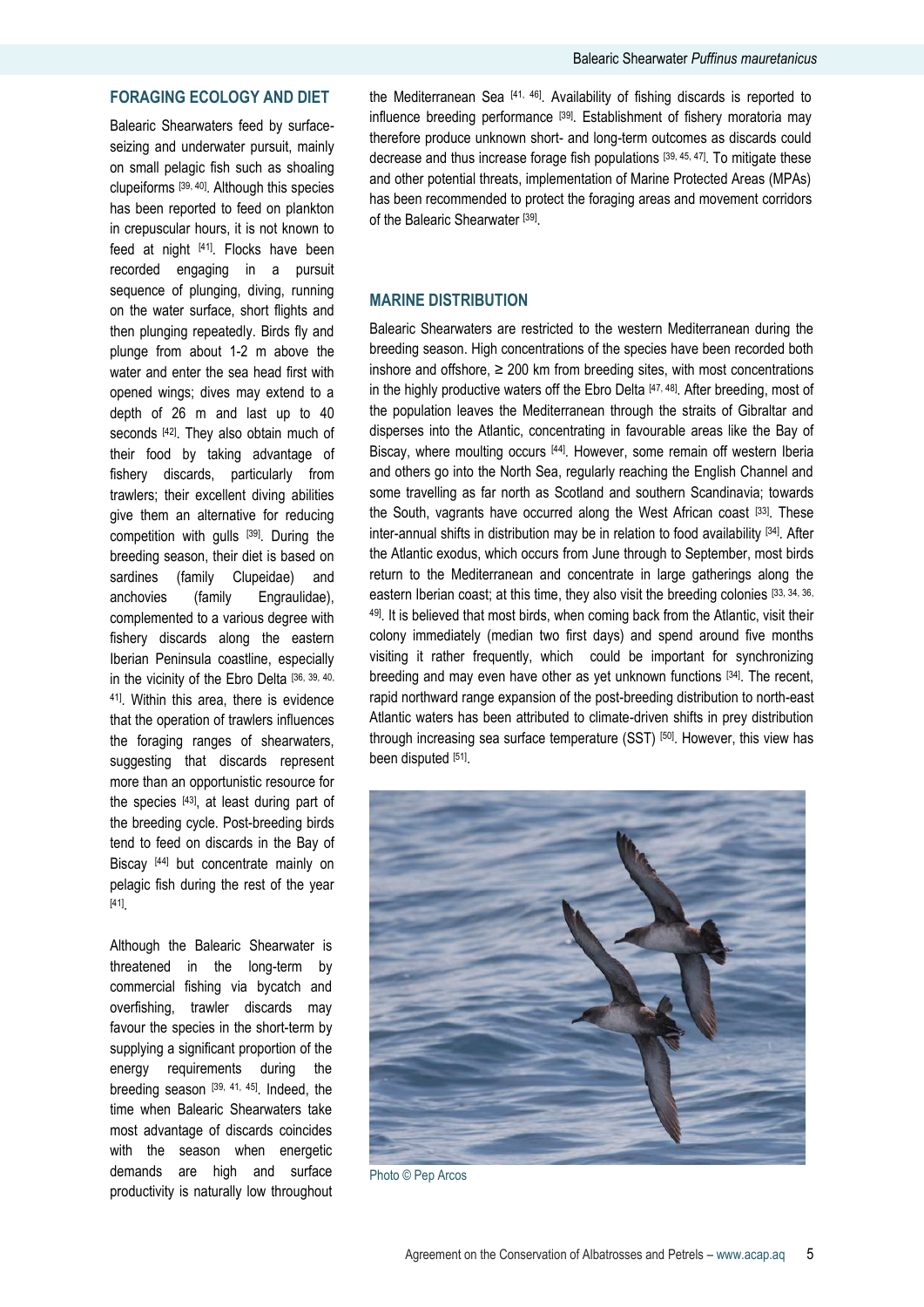Table 7. *Summary of the known Range States and Regional Fisheries Management Organisations that overlap with the marine distribution of* P. mauretanicus

|                                                              | <b>Breeding and feeding</b><br>range    | Foraging range only                                                    | Few records - outside<br>core foraging range                                            |
|--------------------------------------------------------------|-----------------------------------------|------------------------------------------------------------------------|-----------------------------------------------------------------------------------------|
| <b>ACAP Range States</b>                                     | Spain                                   | France<br>United Kingdom                                               | Norway                                                                                  |
| <b>Non-ACAP countries</b>                                    |                                         | Algeria<br>Italy<br>Morocco<br>Portugal<br>Ireland<br>Tunisia<br>Malta | Belgium<br>Cape Verde<br>Germany<br>Greece<br>Israel<br>Netherlands<br>Poland<br>Sweden |
| <b>Regional Fisheries</b><br><b>Management Organisations</b> | ICCAT <sup>a</sup><br>GFCM <sup>b</sup> | <b>ICCAT</b><br>NEAFC c<br><b>GFCM</b>                                 | <b>ICCAT</b><br><b>NEAFC</b><br><b>GFCM</b>                                             |

a International Commission for the Conservation of Atlantic Tunas

**b** General Fisheries Commission for the Mediterranean

<sup>c</sup> North-East Atlantic Fisheries Commission

## **MARINE THREATS**

The main conservation concern for Balearic Shearwaters is adult survival, which is unusually low for a procellariiform [38]. Mortality at sea, caused by interaction with fisheries, has been long suspected [38, 45] but until now has escaped detection by the scientific observer programmes in operation in Spain (by IEO), possibly because these were targeted at fisheries where bycatch occurs with low frequency or only sporadically. However, recent reviews [52, 53] have collated information that unveils the severity of this threat (particularly bycatch in longline fisheries) and the irregular pattern with which it occurs, at least in Spanish Mediterranean waters. The number of birds implicated in each mortality occasion is highly variable but may be substantial, with up to 0.6% of the global population involved in a single episode [54]. This variability makes the species more vulnerable to extinction.

*Table 8. Summary of known bycatch events of Balearic Shearwaters in Spanish Mediterranean waters in the period 1999- 2010. The list includes mortality episodes of both* mauretanicus*-like and* yelkouan*-like phenotypes, since both have been known to co-occur and identification at species level may not be straightforward.*

| <b>Date</b>       | <b>Fishing</b><br>Ground | <b>Province</b>                    | P. maure-<br>tanicus | Р.<br>yelkouan | Total<br><b>Puffinus</b> | <b>Fishery</b>                     | No. sets                                    | <b>Source</b>                                             |
|-------------------|--------------------------|------------------------------------|----------------------|----------------|--------------------------|------------------------------------|---------------------------------------------|-----------------------------------------------------------|
| 29-11-1999        | Tarragona                | Tarragona                          | 50?                  | 0?             | 50                       | trawler?                           | ?                                           | Arcos & Oro 2004 <sup>[30]</sup>                          |
| winter<br>2000/01 | Arenys                   | Barcelona                          | 60                   | 0              | 60                       | demersal longline                  | 2                                           | E. Badosa in ICES<br>2008 [52]                            |
| 14-06-2001        | Castellón                | Castellón                          | 3                    | 0              | 3                        | demersal longline                  | 237                                         | Belda & Sánchez<br>2001 [55]                              |
| spring 2004       |                          | Valencia                           | 12                   | 0              | 12                       | demersal longline                  | 89                                          | Guallart 2004                                             |
| 18-05-2006        | Torredembarra            | Tarragona                          | 0                    |                | 1                        | demersal longline                  | ?                                           | C. Carboneras,<br>unpublished                             |
| 19-05-2006        | Llançà - Gulf<br>Lyons   | Girona                             | ?                    | > 2            | 20                       | unspecified longline               | ?                                           | C. Carboneras,<br>unpublished                             |
| 2003-2007         |                          | Barcelona,<br>Tarragona,<br>Girona | 27                   | 0              | 27                       | unspecified longline               | 25 visits to<br>port; 229<br>birds in total | J. González-Solís &<br>J.L. Roscales in ICES<br>2008 [52] |
| June 2007         | Ebro delta               | Tarragona                          | 12                   | 0              | 12                       | unspecified longline               | 4 nm<br>transect                            | J. Torrent in ICES<br>2008 [52]                           |
| 16-05-2008        | L'Escala                 | Girona                             | 60                   | 12             | 72                       | pelagic-type<br>*coastal* longline |                                             | CRAM 2008 <sup>[54]</sup>                                 |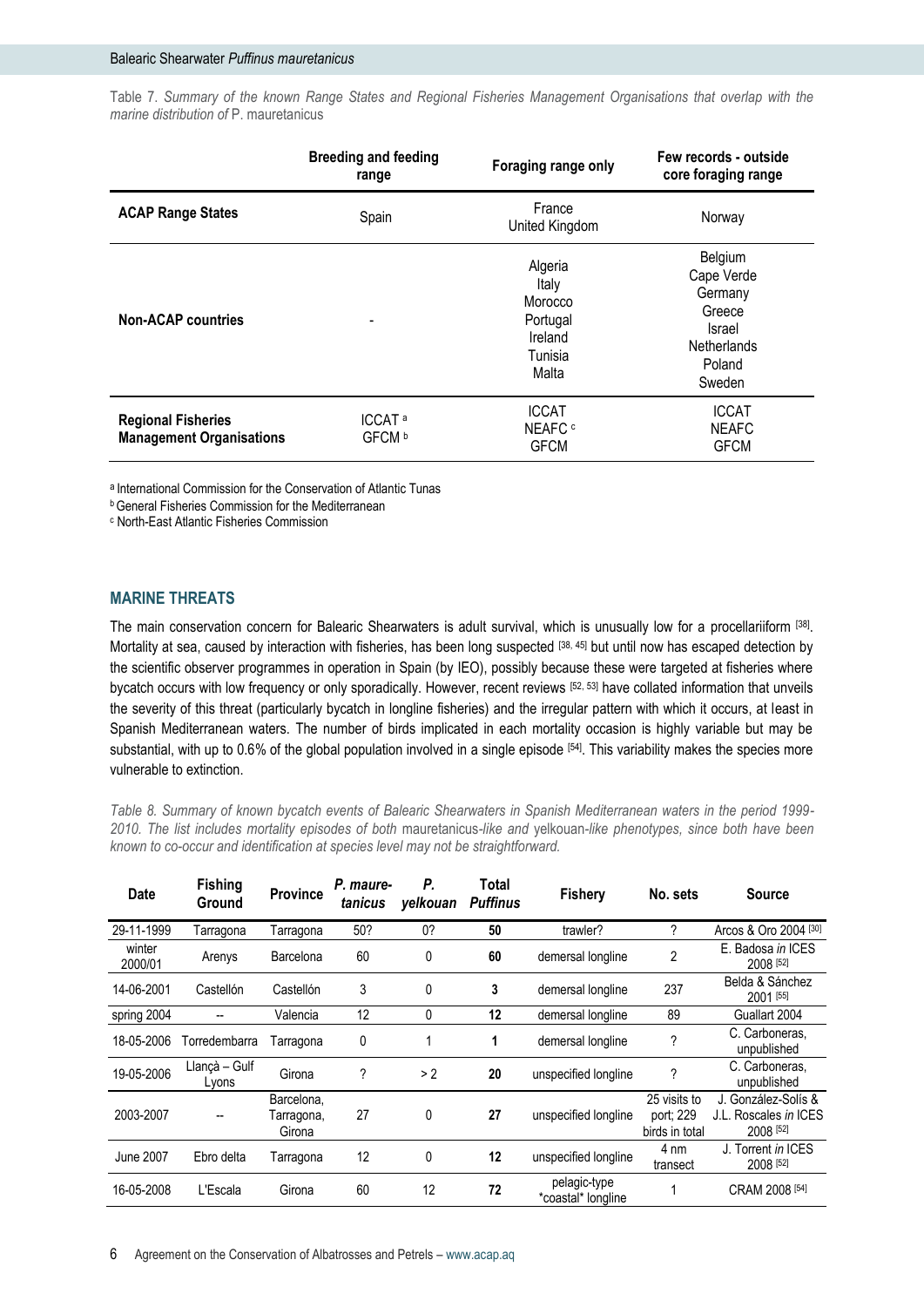Due to its ecology and its tendency to aggregate, the Balearic Shearwater is also at risk from other threats at sea, particularly oil spills if they coincide in time or location with concentrations of the species [16]. Factors that contribute to the general degradation of the marine environment are also of concern: bioaccumulation of pollutants (mercury, hydrocarbons), reduced availability of prey (depletion of stocks through over-fishing) and increased presence of waste (plastics, remains of fishing gear) [15, 16, 56, 57] .

Oro *et al.* (2009) [36] listed, by order of priority, the measures that should be put into practice for the long-term conservation of *Puffinus mauretanicus*:

- 1. Addressing accidental mortality in fisheries (bycatch)
- 2. Control of alien predators
- 3. Effective protection of nesting areas
- 4. Stopping direct take by humans
- 5. Sustainable fisheries (reducing overexploitation)
- 6. Fisheries discards reduction and trawling moratoria
- 7. Avoiding oil pollution and its effects
- 8. Addressing pollution by heavy metals
- 9. Measures to reduce competition with other species
- 10. Special Protection Areas of Mediterranean Importance (SPAMIs)
- 11. Applied research

Several countries have initiated the process to designate Marine Protected Areas (MPAs) for this species. The inventories of marine Important Bird Areas (IBAs) in Spain and Portugal, completed in 2009 by SEO/BirdLife and SPEA respectively [58, 59], was a significant step in that direction. The process is to be concluded with the designation of those areas as Special Protection Areas within the EC-Natura 2000 network and the establishment of appropriate management tools. This process is already ongoing in some countries within the species' the area of distribution.

Spain has legislation in place that promotes the use of some mitigation measures (bird-scaring lines, night-setting, reduced lighting on deck, minimisation of offal discharge) in domestic longline fisheries, although this is not compulsory, and is thus judged insufficient [60]. The development of a European Community Plan of Action for reducing seabird bycatch in longline fisheries has been proposed by BirdLife International as a conservation measure to benefit this species, amongst others [60]. ICCAT adopted Resolution 02.14 that urges its member States to adopt a National Plan of Action for reducing seabird bycatch in longline fisheries and to provide information on the incidental catch of seabirds in their fisheries [61] . Since 2011 the species has been covered by an International Plan of Action developed by SEO/BirdLife and BirdLife International for the European Commission [21].

#### **KEY GAPS IN SPECIES ASSESSMENT**

The Balearic Shearwater, as a Critically Endangered species, merits a rapid response to gaps in current knowledge. More comprehensive understanding of population trends, size and distribution (both at sea and at breeding colonies), threats and competition with other bird species is required, as well as research on small pelagic fish populations, fishery interactions and the impact of pollutants and heavy metals on this species [15]. Specifically, determination of factors that affect the breeding success and, most importantly, survival of adults is of high priority  $[21, 38, 39]$ . To achieve this, resumption of the population monitoring programme (through capture-recapture of breeding birds) and the establishment of observer programmes in the most relevant fisheries (particularly demersal longlining) are paramount.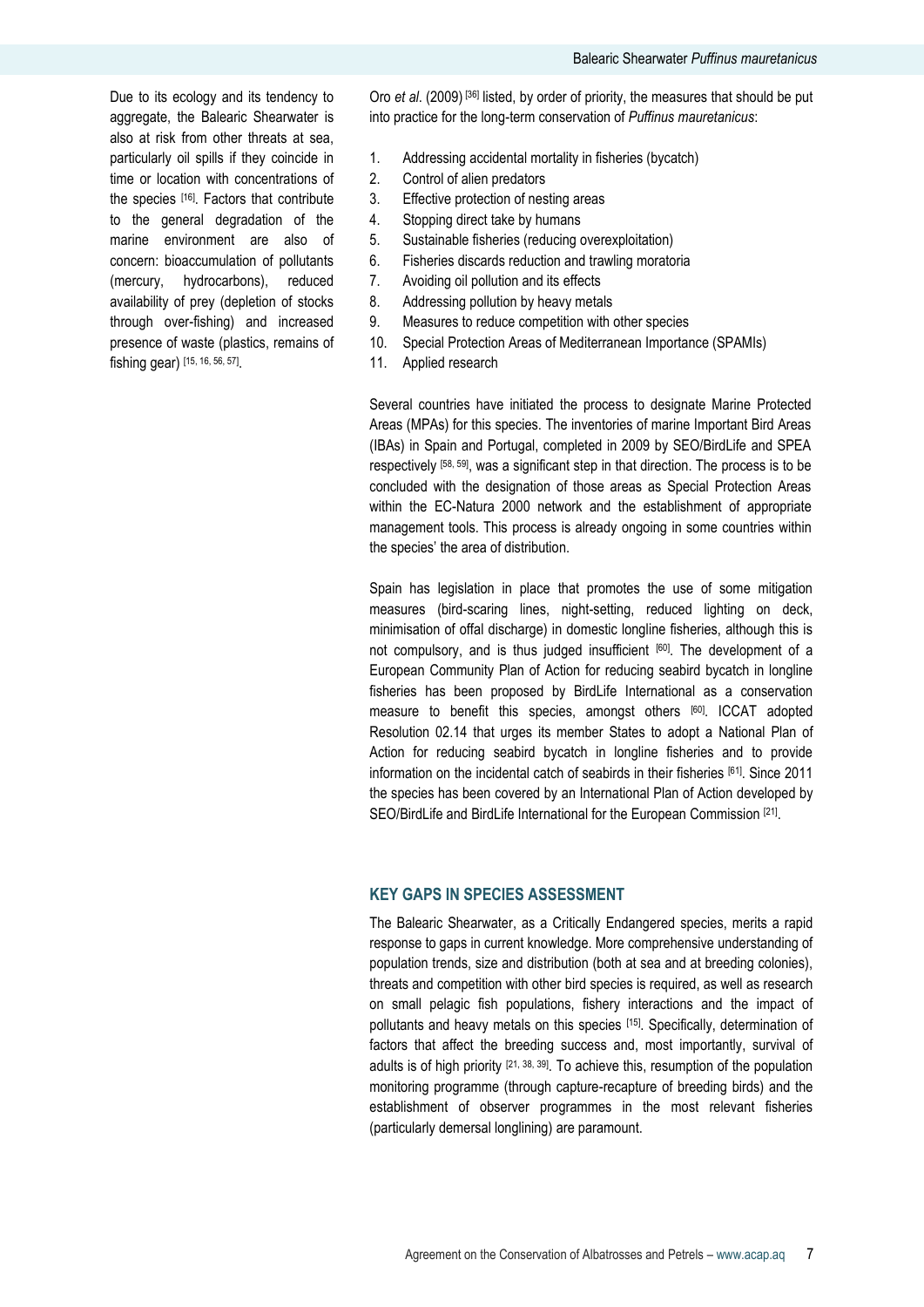#### **REFERENCES**

- 1. Murphy, R.C. 1952. The Manx shearwater, *Puffinus puffinus*, as a species of world-wide distribution. *Amer. Mus. Novitates* **1586**: 1-21.
- 2. Cramp, S. & Simmons, K.E.L. (eds.) 1977. *Handbook of the Birds of the Western Palearctic, vol. 1: Ostrich to ducks*. Oxford University Press, Oxford.
- 3. Brooke, M.de L. 1990. *The Manx Shearwater*. Academic Press, London.
- 4. Carboneras, C. 1992. Family Diomedeidae (Albatross). Pp. 198-215 *in* del Hoyo, J., A. Elliott, & J. Sargatal (eds.) *Handbook of Birds of the World*, vol. 1. Barcelona:Lynx Edicions.
- 5. Wink M, Heidrich P and Ristow D (1983). Genetic evidence for the speciation of the Manx Shearwater *Puffinus puffinus* and Mediterranean Shearwater *Puffinus yelkouan*. *Vogelwelt* **114**: 226-232.
- 6. Bourne WRP, Mackrill EJ, Paterson AM and Yésou P (1988). The Yelkoun Shearwater *Puffinus (puffinus?) yelkouan*. *British Birds* **81**: 306-319.
- 7. Snow DW and Perrins CM (1998). The *Birds of the Western Palearctic. Concise Edition. Volume 1. Non-Passerines*. Oxford University Press.
- 8. Brooke, M. de L. 2004. *Albatrosses and petrels across the world*. Oxford: Oxford University Press.
- 9. AERC TAC .2003. AERC TAC's Taxonomic Recommendations (1 December 2003). Association of European Rarities Committees. Available from: http://www.aerc.eu/aerc\_tac.htm. Checked: 01/03/2010.
- 10. Genovart M, Juste J and Oro D. 2005. Two sibling species sympatrically breeding: a new conservation concern for the critically endangered Balearic shearwater. *Conservation Genetics* **6**: 601-606.
- 11. Heidrich P, Amengual JF and Wink M. 1998. Phylogenetic relationships in Mediterranean and North Atlantic shearwaters (Aves: Procellariidae) based on nucleotide sequences of mtDNA. *Biochemical Systematics and Ecology* **26**: 145-170.
- 12. Genovart M, Oro D, Juste J and Bertorelle G. 2007. What genetics tell us about the conservation of the critically endangered Balearic Shearwater. *Biological Conservation* **137**: 283-293.
- 13. Genovart, M., Juste, J., Contreras-Díaz, H. and Oro, D. 2012. Genetic and phenotypic differentiation between the critically endangered Balearic shearwater and neighbouring colonies of its sibling species. *Journal of Heredity*. **103**: 330-341.
- 14. Gonzalez, E. G., Genovart, M., Oro, D., Zardoya, R., Juste, J. 2009. Polymorphic microsatellite markers for the critically endangered Balearic shearwater, *Puffinus mauretanicus*. *Molecular Ecology Resources*, **9**: 1044- 1046
- 15. BirdLife International (2010). Species fact sheet: *Puffinus mauretanicus*. Downloaded from http://www.birdlife.org
- 16. IUCN 2012. IUCN Red List of Threatened Species. Version 2012.1. Downloaded from http://www.iucnredlist.org/
- 17. Bonn Convention (Convention on the Conservation of Migratory Species of Wild Animals). Downloaded from http://www.cms.int/
- 18. Convention on Migratory Species. Proposal for the Inclusion of Species on the Appendices of the Convention on the Conservation of Migratory Species of Wild Animals. Downloaded from http://www.cms.int/bodies/COP/cop8/documents/meeting\_docs/en/species\_p roposals/I\_5\_Puffinus\_mauretanicus\_ESP\_ E\_org\_S.pdf
- 19. Directive 2009/147/EC of the European Parliament and of the Council of 30 November 2009 on the conservation of wild birds. Downloaded from [http://ec.europa.eu/environment](http://ec.europa.eu/environment%20/nature/legislation/birdsdirective/index_en.htm)  [/nature/legislation/birdsdirective/index\\_en.htm](http://ec.europa.eu/environment%20/nature/legislation/birdsdirective/index_en.htm)
- 20. Council Directive 92/43/EEC of 21 May 1992 on the conservation of natural habitats and of wild fauna and flora. Downloaded from [http://ec.europa.eu/environment/nature/legislation/habitatsdirective/index\\_en.](http://ec.europa.eu/environment/nature/legislation/habitatsdirective/index_en.htm) [htm](http://ec.europa.eu/environment/nature/legislation/habitatsdirective/index_en.htm)
- 21. Arcos, J.M. (compiler) 2011. International species action plan for the Balearic Shearwater, *Puffinus mauretanicus*. SEO/BirdLife & BirdLife International. Downloaded from http://ec.europa.eu/environment/ nature/conservation/wildbirds/action\_plans/per\_species\_en.htm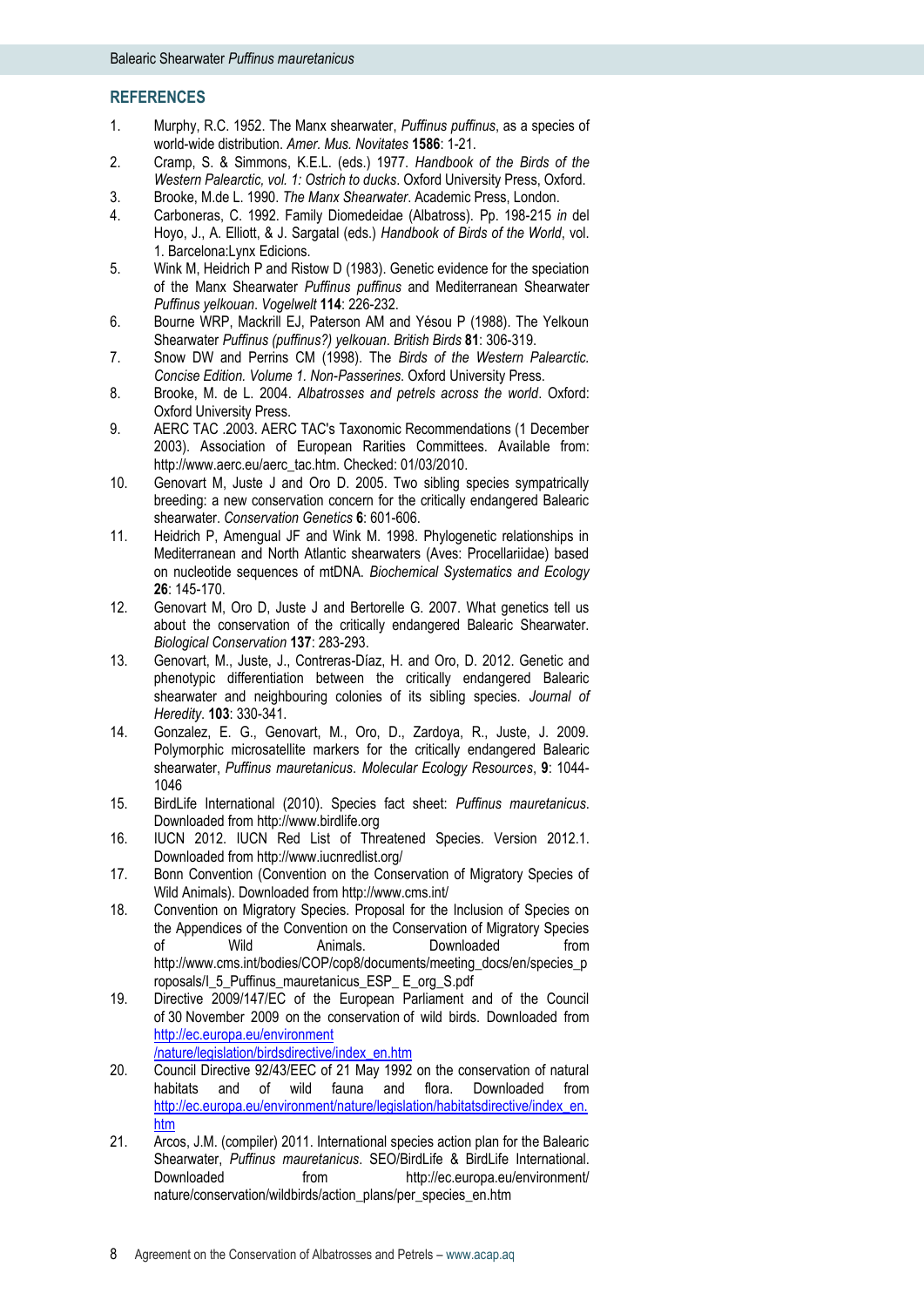- 22. Gallo-Orsi U (2003). Species Action Plans for the conservation of seabirds in the Mediterranean Sea: Audouins' gull, Balearic shearwater and Mediterranean shag. *Scientia Marina* **67**: (Suppl. 2) 47-55.
- 23. UNEP MAP RAC/SPA. 2003. *Action Plan for the Conservation of bird species listed in Annex II of the Protocol concerning Specially Protected Areas (SPAs), and Biological Diversity in the Mediterranean*. Ed. RAC/SPA, Tunis. 80pp.
- 24. OSPAR Secretariat. 2008. *OSPAR List of Threatened and/or Declining Species and Habitats* (Reference Number: 2008-6)
- 25. Council of Europe. 1979. Bern Convention on the Conservation of European Wildlife and Natural Habitats
- 26. Council of Europe. 2002. Recommendation No. 92 (2002) on sixteen new Action Plans for most threatened birds in the Convention's area, adopted by the Standing Committee on 5 December 2002.
- 27. Ley 42/2007, de 13 de diciembre, del Patrimonio Natural y de la Biodiversidad. BOE 299: 51275-51327 (14-12-2007)
- 28. Royal Decree 139/2011, 4th February. Downloaded from [http://www.magrama.es/es/biodiversidad/temas/conservacion-de-especies](http://www.magrama.es/es/biodiversidad/temas/conservacion-de-especies-amenazadas/catalogo-nacional-de-especies-amenazadas/)[amenazadas/catalogo-nacional-de-especies-amenazadas/](http://www.magrama.es/es/biodiversidad/temas/conservacion-de-especies-amenazadas/catalogo-nacional-de-especies-amenazadas/)
- 29. MARM. 2010. *Estrategia para la Conservación de la Pardela balear (Puffinus mauretanicus) en España*. Ministerio de Medio Ambiente, y del Medio Rural y Marino, Madrid.
- 30. Arcos, J.M. & Oro, D. 2004. Pardela balear *Puffinus mauretanicus*. *In:* Madroño A, González C and Atienza JC (Eds.) Libro Rojo de las Aves de España. SEO/BirdLife and Ministerio de Medio Ambiente, Madrid.
- 31. Govern de les Illes Balears. 2004. *Decret 65/2004, de 2 de juliol, pel qual s'aprova el Pla de Recuperació del Virot petit* Puffinus spss*, a les Illes Balears.*
- 32. DGCAPEA. 2007. Virot petit, *Puffinus mauretanicus*. DGCAPEA Conselleria de Medi Ambient, Govern de les Illes Balears. Downloaded from http://dgcapea.caib.es
- 33. Ruiz, A. & Martí, R. 2004. *La Pardela Balear.* SEO/Birdlife Conselleria de Medi Ambient del Govern de les Illes Balears, Madrid, Spain.
- 34. Guilford T, Wynn R, McMinn M, Rodríguez A, Fayet A, et al. (2012) Geolocators reveal Migration and Pre-Breeding Behaviour of the Critically Endangered Balearic Shearwater *Puffinus mauretanicus*. PLoS ONE 7(3): e33753.doi:10.1371/journal.pone.0033753
- 35. Genovart, M., Louzao, M., Igual, J. M. & Oro, D. 2008. Digit length may reveal unusual breeding behaviour in a seabird. *Biology Letters*, 4: 461–464
- 36. Oro, D., Louzao, M. & Genovart, M. 2009. Pardela balear *Puffinus mauretanicus*. *In*: Enciclopedia Virtual de los Vertebrados Españoles. Salvador, A., Bautista, L. M. (Eds.). Museo Nacional de Ciencias Naturales, Madrid. Downloaded from http://www.vertebradosibericos.org/
- 37. Miguel McMinn, *in litt.*
- 38. Oro, D., Aguilar, J.S., Igual, J.M. & Louzao, M. 2004. Modelling demography and extinction risk in the endangered Balearic shearwater. *Biological Conservation* **116**: 93-102.
- 39. Louzao, M., Igual, J.Mm, McMinn, M., Aguilar, J.S., Triay, R. & Oro, D. 2006. Small pelagic fish, trawling discards and breeding performance of the critically endangered Balearic shearwater: improving conservation diagnosis. *Marine Ecology Progress Series* **318**: 247-254.
- 40. Kakela, R., Kakela, A., Martinez-Abrain, A., Sarzo, B., Louzao, M., Gerique, C., Villuendas, E., Strandberg, U., Furness, R.W. & Oro, D. 2010. Fatty acid signature analysis confirms foraging resources of a globally endangered Mediterranean seabird species: calibration test and application to the wild. *Marine Ecology Progress Series* 398: 245-258 doi: 10.3354/meps08291
- 41. Arcos, J.M. & Oro, D. 2002. Significance of fisheries discards for a threatened Mediterranean seabird, the Balearic shearwater Puffinus mauretanicus. *Marine Ecology Progress Series* **239**: 209-220.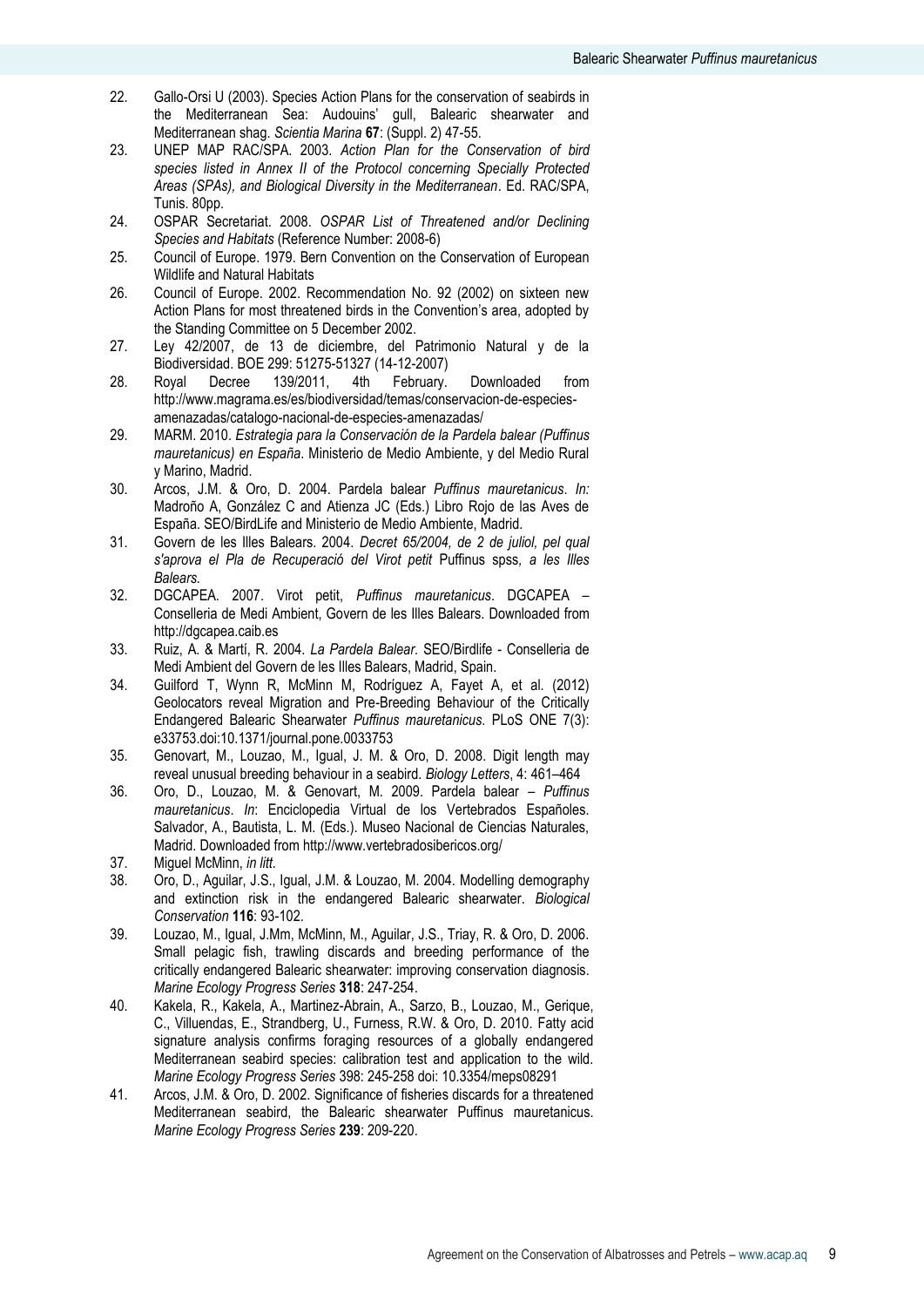- 42. Aguilar, J.S., Benvenuti, S., Dall'Antonia, L., McMinn-Grive, M. & Mayol-Serra, J. 2003. Preliminary results on the foraging ecology of Balearic shearwaters (*Puffinus mauretanicus*) from bird-borne data loggers. *Scientia Marina* **67** (Suppl. 2): 129-134.
- 43. Bartumeus, F., Giuggioli, L., Louzao, M., Bretagnolle, V., Oro, D. & A. Levin, S.A. 2010. Fishery Discards Impact on Seabird Movement Patterns at Regional Scales. *Current Biology*, **20** (3): 215-222, doi: 10.1016/j.cub.2009.11.073.
- 44. Le Mao P and Yésou P. 1993. The annual cycle of Balearic Shearwaters and western-Mediterranean Yellow-legged Gulls: some ecological considerations. *In*: Aguilar JS, Monbailliu X and Paterson AM (Eds.), Status and conservation of seabirds. Proceedings of the 2nd Mediterranean Seabird Symposium.
- 45. Arcos JM, Louzao M and Oro D. 2008. Fisheries ecosystem impacts and management in the Mediterranean: seabirds point of view. *American Fisheries Society Symposium* **49**: 1471-1479.
- 46. Navarro, J., Louzao, M., Igual, J.M., Oro, D., Delgado, A., Arcos, J.M., Genovart, M., Hobson, K.A. & Forero, M.G. 2009. Seasonal changes in the diet of a critically endangered seabird and the importance of trawling discards. *Marine Biology* **156** (12): 2571-2578, doi: 10.1007/s00227-009-1281-3
- 47. Louzao M, Hyrenbach KD, Arcos JM, Abello P, de Sola LG and Oro D. 2006. Oceanographic habitat of an endangered Mediterranean Procellariiform: implications for marine protected areas. *Ecological Applications* **16**: 1693- 1695.
- 48. Abelló P and Oro D. 1998. Offshore distribution of seabirds in the northwestern Mediterranean in June 1995. *Colonial Waterbirds* **21**: 422-426.
- 49. Guitiérrez R and Figuerola J. 1995. Wintering distribution of the Balearic shearwater (*Puffinus yelkouan mauretanicus*, Lowe 1921) off the northeastern coast of Spain. *Ardeola* **42**: 161-166.
- 50. Wynn, R.B., Josey, S.A., Martin, A.P., Johns, D.G. & Yésou, P. 2007. Climate-driven range expansion of a critically endangered top predator in northeast Atlantic waters. *Biology Letters* **3**: 529-532.
- 51. Votier, S.C., Bearhop, S., Attrill, M.J. & Oro, D. 2008. Is climate change the most likely driver of range expansion for a critically endangered top predator in northeast Atlantic waters? *Biology Letters* **4**: 204-205.
- 52. International Council for Exploration of the Sea (ICES) WGSE Report 2008. Report of the Working Group on Seabird Ecology (WGSE). 10-14 March 2008, Lisbon, Portugal.
- 53. Arcos JM. 2008. *Puffinus mauretanicus* information update. SEO/BirdLife Conselleria de Medi Ambient del Govern de les Illes Balears, Madrid, Spain.
- 54. CRAM. 2008. *Episodio de captura incidental de 72* Puffinus spp*. en una ZEPA marina por un palangre de superficie ilegal: recuperación clínica y reintroducción de 20 individuos. Unpublished report.* CRAM - Fundació per a la Conservació i Recuperació d'Animals Marins, Premià de Mar.
- *55.* Belda, E.J. and Sánchez A. 2001. Seabird mortality on longline fisheries in the western Mediterranean: factors affecting bycatch and proposed mitigating measures. *Biological Conservation* **98**: 357-363.
- 56. Oro, D., Louzao, M., Forero, M. G., Arcos, J. M., Genovart, M., Juste, J., Igual, J. M. 2007. Investigaciones aplicadas a la conservación de una especie en peligro de extinción (la Pardela Balear en el Parque Nacional de Cabrera): Requerimientos ecológicos, demografía y dinámica de poblaciones. Pp. 225- 246. En: *Investigación en Parques Nacionales. Proyectos de investigación en Parques Nacionales: 2003-2006*. Ministerio de Medio Ambiente.
- 57. Arcos JM, Ruiz X, Bearhop S and Furness RW. 2002. Mercury levels in seabirds and their fish prey at the Ebro Delta (NW Mediterranean): the role of trawler discards as a source of contamination. *Marine Ecology Progress Series* **232**: 281-290.
- 58. Arcos, J.M., J. Bécares, B. Rodríguez y A. Ruiz. 2009. *Áreas Importantes para la Conservación de las Aves marinas en España*. LIFE04NAT/ES/000049-Sociedad Española de Ornitología (SEO/BirdLife). Madrid.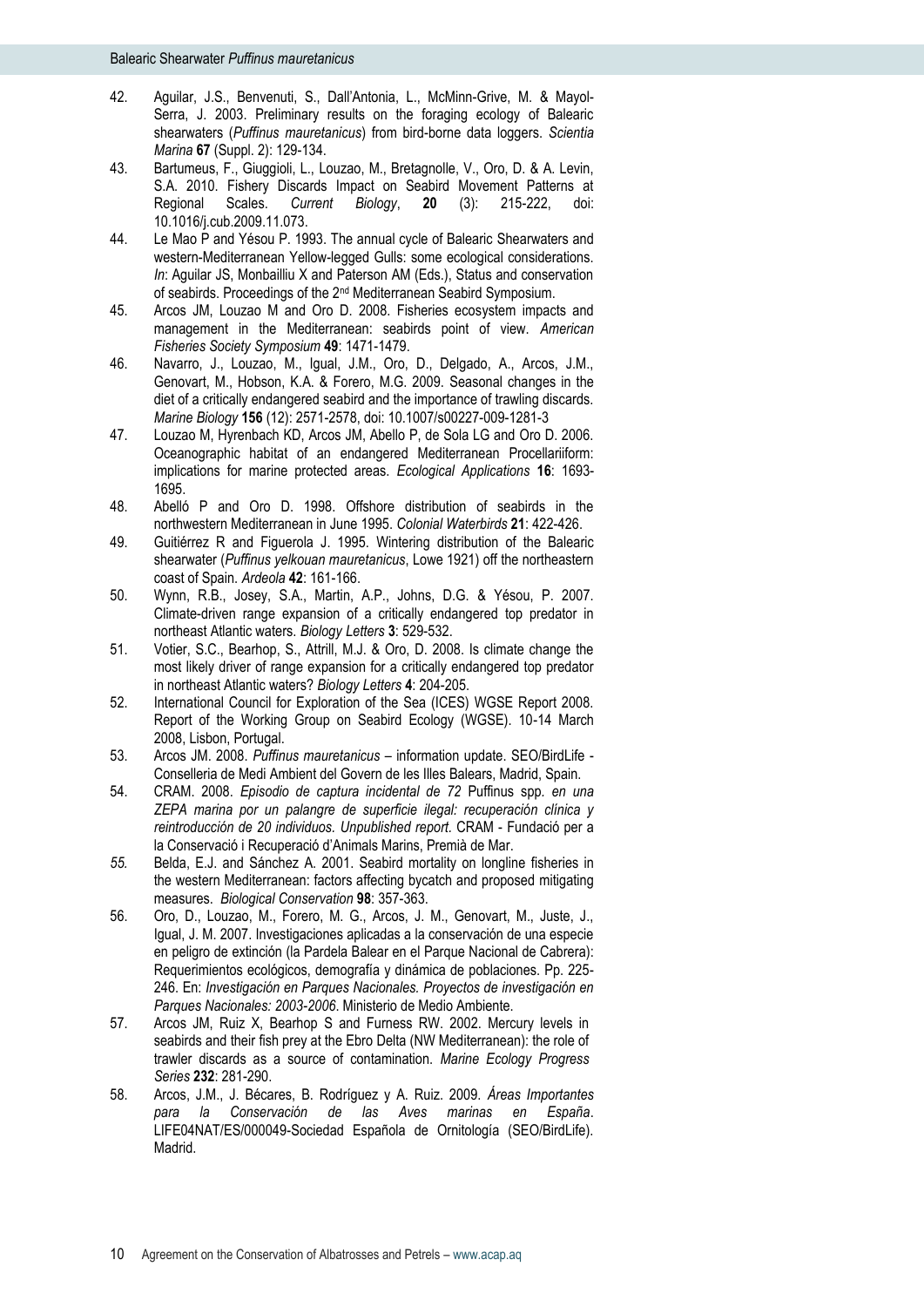- 59. Ramírez I., P. Geraldes, A. Meirinho, P. Amorim & V. Paiva. 2008. *Áreas Marinhas Importantes para as Aves em Portugal*. Projecto LIFE04NAT/PT/000213 - Sociedade Portuguesa Para o Estudo das Aves. Lisboa.
- 60. Dunn E. 2007. *The case for a Community Plan of Action for reducing incidental catch of seabirds in longline fisheries. A report from BirdLife International's Global Seabird Programme.* BirdLife International, Cambridge, UK.
- 61. ICCAT 2002. Resolution 02.14 on incidental mortality of seabirds. Downloaded from http://www.iccat.es

#### **COMPILED BY**

Carles Carboneras consultant, Ministry of Environment, Rural and Marine Affairs, Spain (2011)

#### **CONTRIBUTORS**

Ministry of Agriculture, Food and Environment, Spain

Heidi J. Auman, John Cooper and Wiesława Misiak ACAP Secretariat

Barry Baker ACAP Seabird Bycatch Working Group

José Manuel Arcos SEO/BirdLife, Spain

Maite Louzao Arsuaga Centre d'Etudes Biologiques de Chizé - CNRS, France

Miguel McMinn Skua estudios ambientales S.L.

**Map** - BirdLife International

#### **RECOMMENDED CITATION**

Agreement on the Conservation of Albatrosses and Petrels. 2012. Species assessments: Balearic Shearwater *Puffinus mauretanicus*. Downloaded from http://www.acap.aq on 25 August 2012.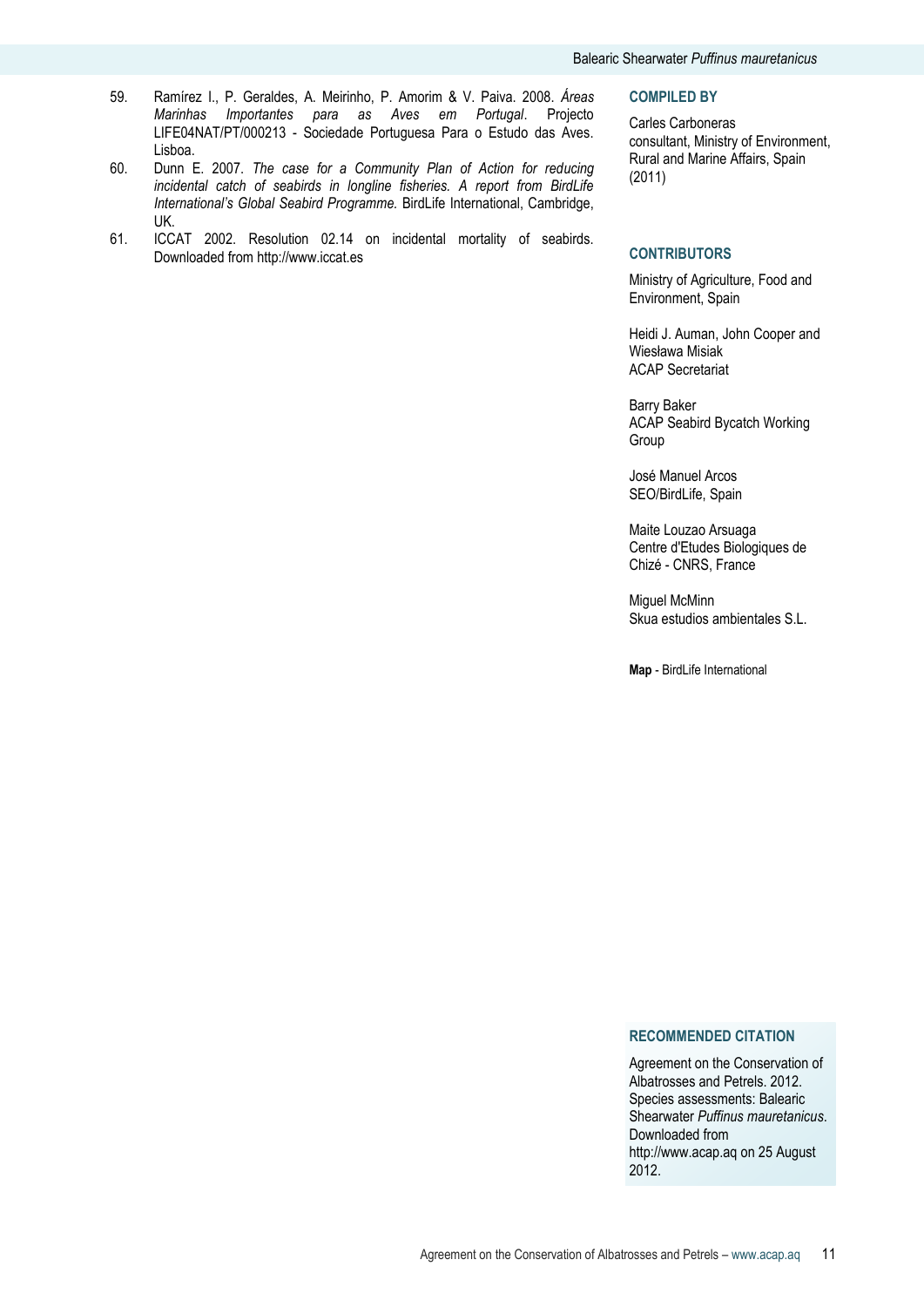## **GLOSSARY AND NOTES**

## (i) **Years**.

The "split-year" system is used. Any count (whether breeding pairs or fledglings) made in the austral summer (e.g. of 1993/94) is reported as the second half of this split year (i.e. 1994).

The only species which present potential problems in this respect are *Diomedea* albatrosses, which lay in December-January, but whose fledglings do not depart until the following October-December. In order to keep records of each breeding season together, breeding counts from e.g. December 1993-January 1994 and productivity counts (of chicks/fledglings) of October-December 1994 are reported as 1994.

If a range of years is presented, it should be assumed that the monitoring was continuous during that time. If the years of monitoring are discontinuous, the actual years in which monitoring occurred are indicated.

## **(ii) Methods Rating Matrix (based on NZ rating system)**

## **METHOD**

**A** Counts of nesting adults (Errors here are detection errors (the probability of not detecting a bird despite its being present during a survey), the "nest-failure error" (the probability of not counting a nesting bird because the nest had failed prior to the survey, or had not laid at the time of the survey) and sampling error).

**B** Counts of chicks (Errors here are detection error, sampling and nest-failure error. The latter is probably harder to estimate later in the breeding season than during the incubation period, due to the tendency for egg- and chick-failures to show high interannual variability compared with breeding frequency within a species).

**C** Counts of nest sites (Errors here are detection error, sampling error and "occupancy error" (probability of counting a site or burrow as active despite it's not being used for nesting by birds during the season).

**D** Aerial-photo (Errors here are detection errors, nest-failure error, occupancy error and sampling error (error associated with counting sites from photographs), and "visual obstruction bias" - the obstruction of nest sites from view, always underestimating numbers).

**E** Ship- or ground- based photo (Errors here are detection error, nest-failure error, occupancy error, sampling error and "visual obstruction bias" (the obstruction of nest sites from view from low-angle photos, always underestimating numbers)

- **F** Unknown
- **G** Count of eggs in subsample population<br> **H** Count of chicks in subsample population

Count of chicks in subsample population and extrapolation (chicks x breeding success - no count of eggs)

## **RELIABILITY**

- **1** Census with errors estimated
- **2** Distance-sampling of representative portions of colonies/sites with errors estimated
- **3** Survey of quadrats or transects of representative portions of colonies/sites with errors estimated
- **4** Survey of quadrats or transects without representative sampling but with errors estimated
- **5** Survey of quadrats or transects without representative sampling nor errors estimated
- **6** Unknown

#### **(iii) Population Survey Accuracy**

**High** Within 10% of stated figure:

**Medium** Within 50% of stated figure:

**Low** Within 100% of stated figure (eg coarsely assessed via area of occupancy and assumed density) **Unknown**

#### **(iv) Population Trend**

Trend analyses were run in TRIM software using the linear trend model with stepwise selection of change points (missing values removed) with serial correlation taken into account but not overdispersion.

#### **(v) Productivity (Breeding Success)**

Defined as proportion of eggs that survive to chicks at/near time of fledging unless indicated otherwise